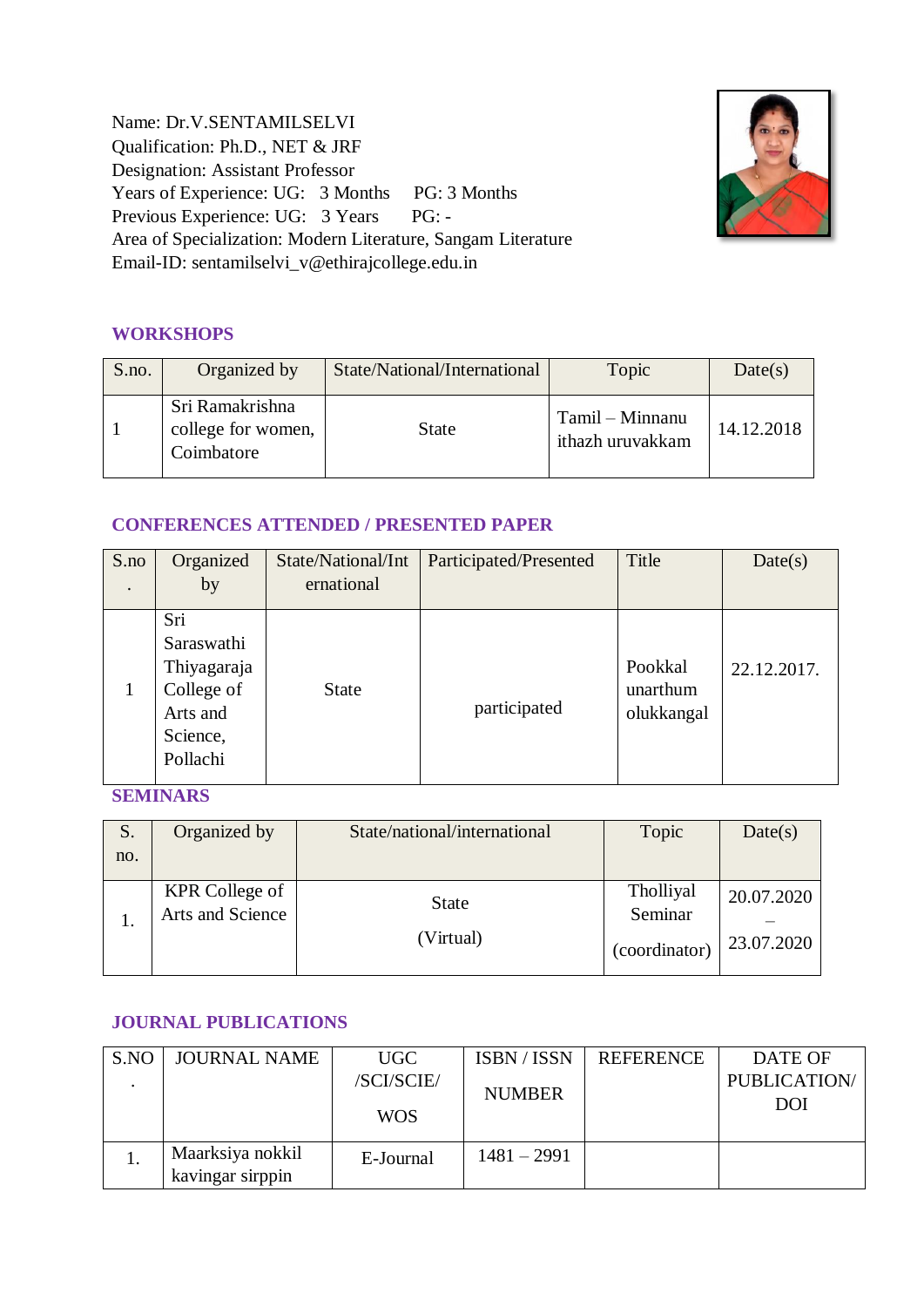|                  | thathuva<br>sinthanaikal                                                 | pathivugal        |               |  |
|------------------|--------------------------------------------------------------------------|-------------------|---------------|--|
| 2.               | Sanga ilakkiyathil<br>naadagakkaatchigal<br>- kalithogaiyai<br>munvaithu | <b>Shanlax</b>    | $2454 - 3993$ |  |
| 3.               | Eayarkkai saarntha<br>kavingar sirppin<br>thathuva<br>sinthanaikal       | Aautha<br>ezhuthu | $2278 - 7550$ |  |
| $\overline{4}$ . | Kalithogail<br>thagavalthodarbu                                          | Aautha<br>ezhuthu | $2278 - 7550$ |  |
| 5 <sub>1</sub>   | $Pengal -$<br>akkalamum<br>ikkalamum                                     | <b>Shanlax</b>    | $2454 - 3993$ |  |

## **FDP/STTP**

| S.no. | Organized by               | State/National/ | Topic                           | Date(s)        |
|-------|----------------------------|-----------------|---------------------------------|----------------|
|       |                            | International   |                                 |                |
|       | <b>KPR College of Arts</b> |                 | Thaaitamil Aalum                | 26.05.2020-    |
| 1.    | and Science                | <b>State</b>    | Vaazhum Naalum<br>(coordinator) | 30.05.2020     |
| 2.    | <b>KPR College of Arts</b> | <b>State</b>    | $IIakkugal - 2021$              | $15.06.2020 -$ |
|       | and Science                |                 | (coordinator)                   | 20.06.2020     |
| 3.    | <b>KPR College of Arts</b> | <b>State</b>    | Aram $-2020$                    | $01.06.2020 -$ |
|       | and Science                |                 | (coordinator)                   | 05.06.2020     |

# **WEBINARS [National/International]**

| S.no. | Organized by            | State/National/Inte | <b>Topic</b>                      | Date(s)    |
|-------|-------------------------|---------------------|-----------------------------------|------------|
|       |                         | rnational           |                                   |            |
|       | KPR College of Arts and |                     | <b>Tholliyal Seminar</b>          | 20.07.2020 |
| 1.    | Science                 | <b>State</b>        | (coordinator)                     | 23.07.2020 |
|       | KPR College of Arts and |                     | Kamarajar Birthday                |            |
| 2.    | Science                 | <b>State</b>        | - Special Speech<br>(coordinator) | 15.07.2020 |
| 3.    | KPR College of Arts and | <b>State</b>        | Manamun                           | 23.06.2020 |